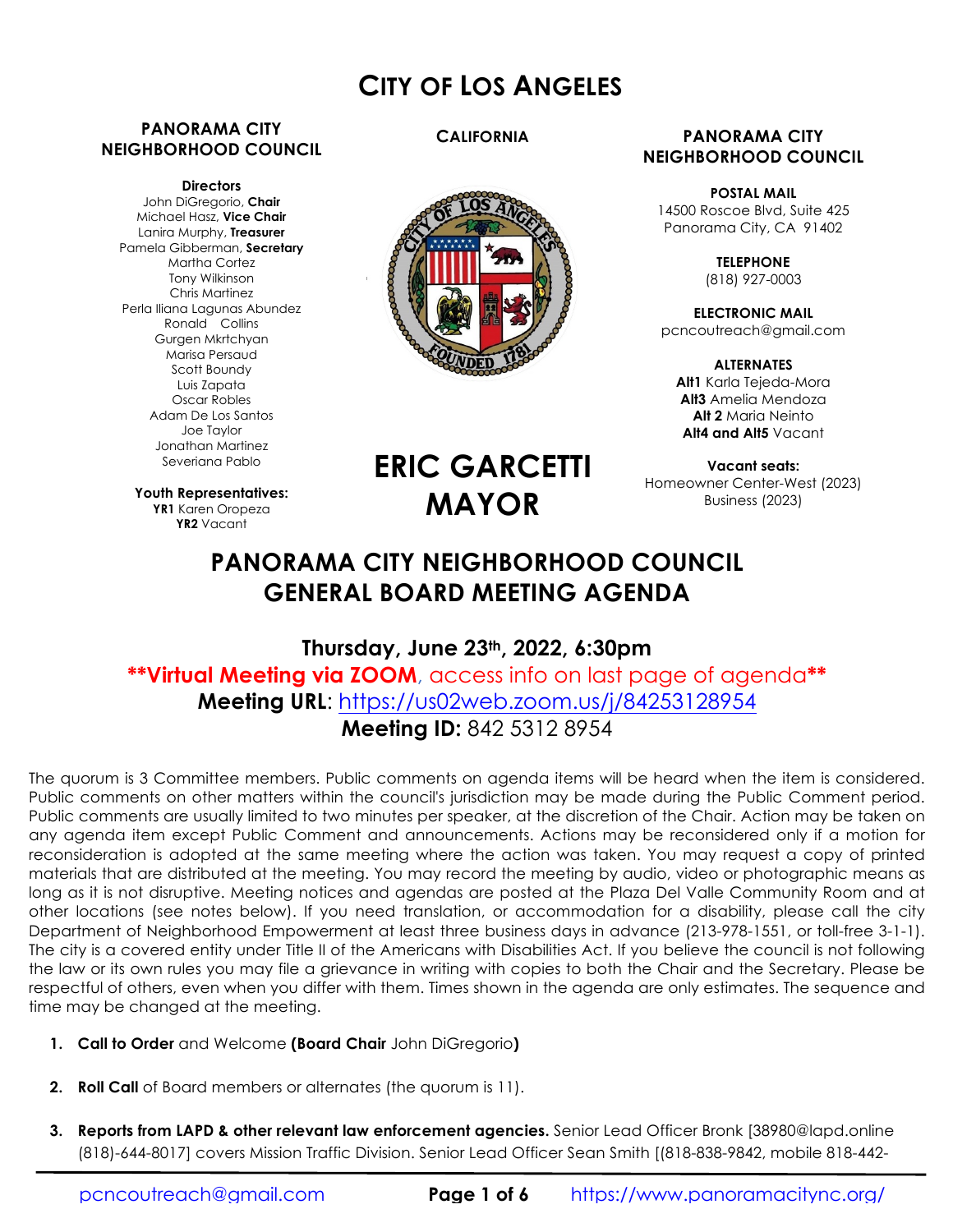

3183, 35183@lapd.online)] covers Panorama City's North and Center-East districts. Senior Lead Officer Daniel Ruelas [(818) 838-9847, mobile 818-679-2082, 34435@lapd.online] is responsible for Panorama City south of Roscoe. Emergency: 911. Mission Division Front desk: 818-838-9800. Non-emergency: 877-ASKLAPD (877-275- 5273)**.** 

- **4. Officers' Reports** for relaying updates on NC Business not being discussed in other agenda items. *This item is strictly for reporting and not intended for Board discussion or action.* Not to exceed 2 minutes each.
	- **a.** Vice Chair's Report
	- **b.** Treasurer's Report
	- **c.** Secretary's Report
	- **d.** Equity Officer's Report
	- **e.** Chair's Report

## **5. Reports from Elected Officials' field staff and other Neighborhood Agencies/Committees.**

#### *Please Keep Reports to 2-3 minutes maximum to allow time for questions from the Board and Public*

## • **DEPARTMENT OF NEIGHBORHOOD EMPOWERMENT**

Jose Galdamez (Jose.Galdamez@lacity.org) (818) 374-9886, Van Nuys City Hall 14410 Sylvan St. 3rd Floor Los Angeles, CA 91401 Direct Line: (818)-374-9893, Office (213)-978-1551

## • **CALIFORNIA CONGRESSIONAL DISTRICT 29**

Congressman Tony Cardenas' District Office is located at 9612 Van Nuys Blvd, #201, Panorama City, CA 91402 (818-221-3718). He is represented in Panorama City by Field Representative Lilia Monterrosa, (818) 221-3718, (Lilia.Monterrosa@mail.house.gov)

## • **LOS ANGELES CITY COUNCIL DISTRICT 6**

Karen Dominguez karen.dominguez@lacity.org represents Councilwoman Nury Martinez in Panorama City The district field office is located at 9300 Laurel Canyon Blvd., 2nd Floor, Sun Valley, CA 91331; 818-771-0236.

## • **LOS ANGELES CITY MAYOR'S OFFICE**

The Mayor's San Fernando Valley office is located in the Van Nuys City Hall, 14410 Sylvan Street,Van Nuys, CA 91401.

## • **LOS ANGELES UNIFIED SCHOOL DISTRICT, DISTRICT 6**

Our LAUSD School Board Member is Kelly Gonez. Michael Menjivar is her Deputy Director of Community Engagement (Main (213) 241-6097 Mobile (818) 212-6887, (Michael.Menjivar@lausd.net). The District 6 office is located at 8401 Arleta Avenue, Sun Valley, CA 91352.

## • **LOS ANGELES COUNTY SUPERVISORIAL DISTRICT 3**

Supervisor Sheila Kuehl (Sheila@bos.lacounty.gov, 213-974-3333) is located at 821 Kenneth Hahn Hall of Administration, 500 West Temple Street, Los Angeles, CA 90012. Valley District Director, Jessica Orellana, MSW District Director <JOrellana@bos.lacounty.gov>, represents supervisor Kuehl locally. The San Fernando Valley District Office is located at 7555 Van Nuys Blvd, Suite 1, Van Nuys, CA 91405.

#### • **CALIFORNIA ASSEMBLY DISTRICT 46**

Assembly-member Adrin Nazarian represents us in a district that runs from North Hills and Panorama City south to Studio City and the Hollywood Hills. His field office is located in the State Office Building at 6150 Van Nuys Blvd, Suite 300, Van Nuys, CA 91401. The Field Representative Laura Coronado can be reached at Laura.Coronado@asm.ca.gov or call the AD45 Office at (818) 376-4246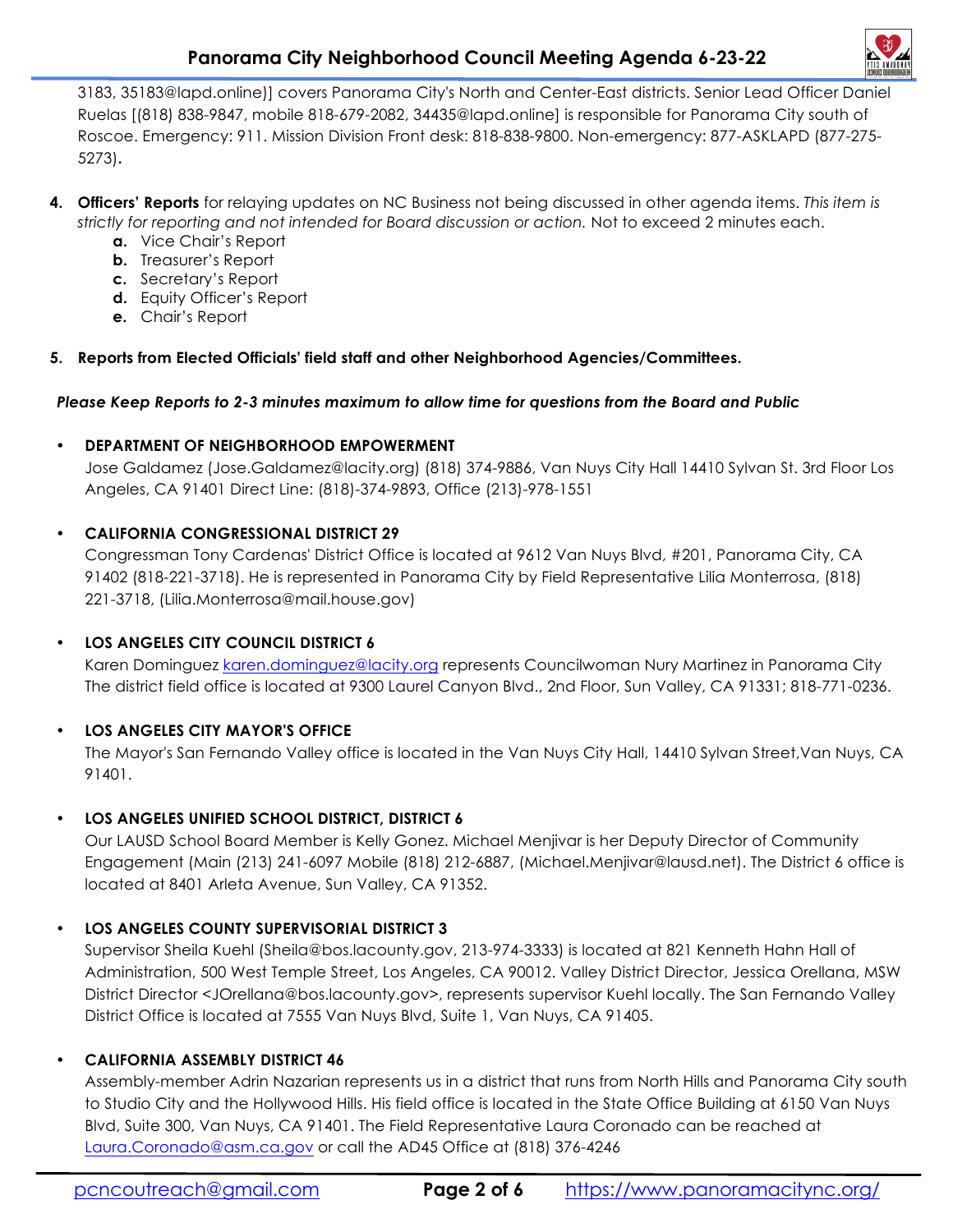

#### • **CALIFORNIA SENATE DISTRICT 18**

District 18 State Senator Bob Hertzberg maintains a field office in the State Office Building at 6150 Van Nuys Blvd., Suite 400, Van Nuys, CA 91401 (818-901-5588). His Field Deputy for Panorama City is Eveline Bravo-Ayala (evenline.bravo-ayala@sen.ca.gov). The District Director is Barri Worth Girvan (Barri.Girvan@sen.ca.gov).

#### • **RECREATION AND PARKS**

Announcements and updates from our Panorama City representatives and any other neighboring Rec and Parks teams. Panorama Park Representative Oscar Cardenas (oscar.cardenas@lacity.org)

#### • **BUDGET TRIBUNES**

Announcements and updates from the Budget Tribunes on matters related to our City Services and City Budget. The Tribunes can be reached at LABudgetTribunes@gmail.com

#### **6. Public Comment and General Announcements**

- **a.** Limited from 2-5 minutes at the discretion of the presiding officer
- **b.** Limited to non-agenda items
- **c.** Speaker cards will be made available if attendance is significant
- **d. During Virtual Meetings,** use the 'raise your hand' feature to be added to the speaker queue by the Board Secretary. The Chair will recognize speakers in the order specified by the queue.

#### **7. Appointment of New Board Officers**

- **a.** Discussion and/or possible action to appoint a new Chair
- **b.** Discussion and/or possible action to appoint a new Treasurer
- **8. Discussion and possible action for approval of any financial statements, Monthly Expenditure Reports (MER's), or other ongoing monthly financial documents prepared by the Treasurer of Finance Chair which have not yet been approved by the Board.**
	- **a.** Monthly MERs
	- **b.** Potential Budget Package Revisions
- **9. Discussion and possible action to approve the Board meeting's minutes for the last Board meeting and any other prior meetings not yet approved.** 
	- **a.** To include any past minutes
- **10. Discussion and possible action to remove Board Members in violation of attendance policies:**
	- **a.** None for June
- **11. Discussion and possible action to appoint any interested qualified stakeholders to any appropriate vacant board seats including Youth Representatives.**
- Candidates must present documents to the Executive Committee that prove their identity and a "stake" in the Neighborhood Council, as required by each seat.
- **Examples**: Driver's License, Consular Card or Student ID will prove identity. A Driver's License with a current address will also prove that a person lives within the council boundaries.
- District seats are specific to either "homeowner" or "renter". For this reason, homeowners must present a recent mortgage statement or a tax bill, and renters must present a recent rent receipt or a lease. Business seats require a business card with a local address, a Business Tax Registration Certificate, or some other indication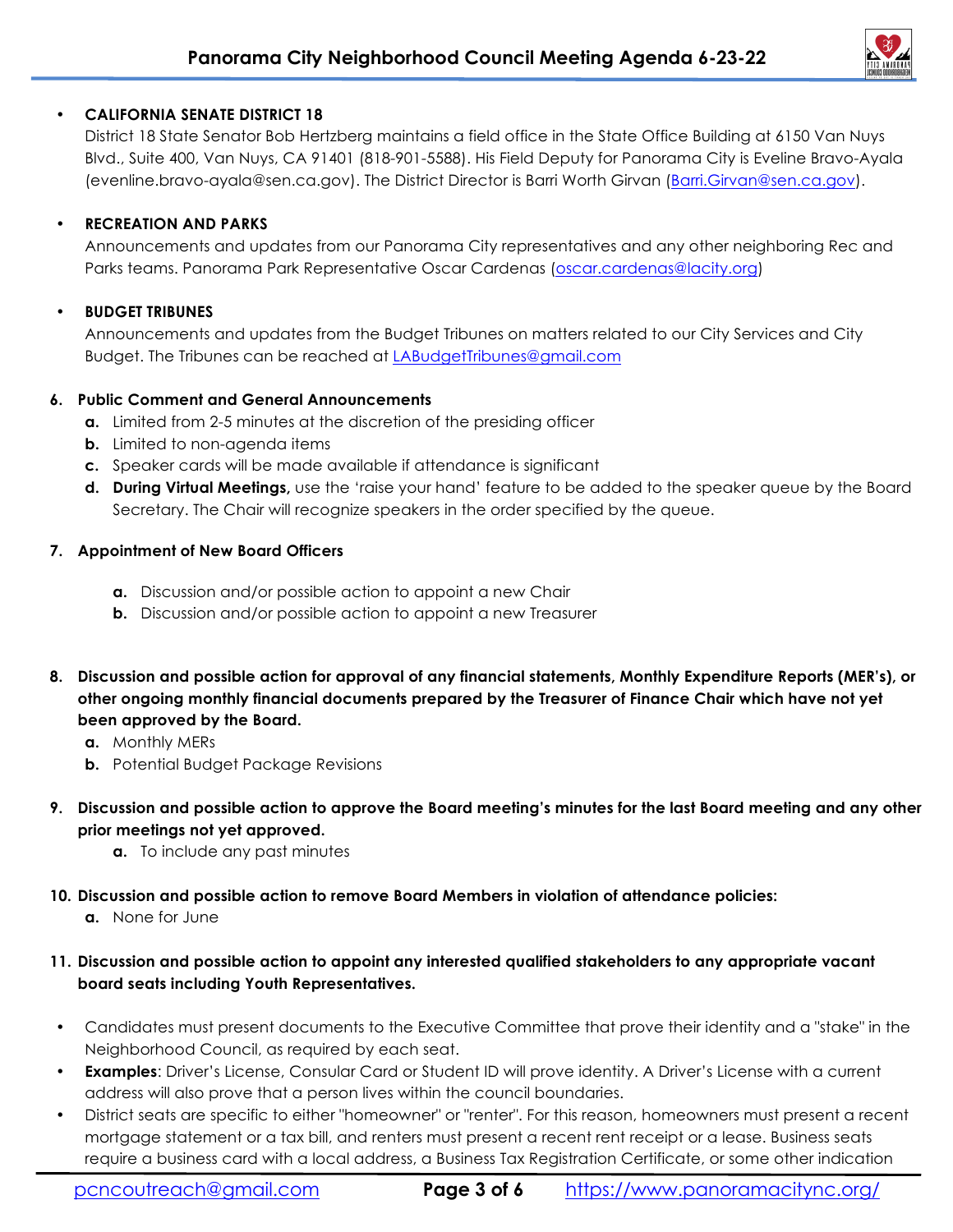## **Panorama City Neighborhood Council Meeting Agenda 6-23-22**



that the person works (including volunteer work) or operates a business within the council boundaries.

- Community Interest stakeholders (for an Unlimited At-Large seat) must provide a document that proves a substantial and ongoing interest within the boundaries, which is often evidenced by membership in a local organization. However, Community Interest stakeholders can be appointed to either of the vacant Alternate positions.) Signed letters from responsible parties can also be provided. The Secretary will determine the adequacy of the candidate's documentation.
- **No actual documents will be kept and interested stakeholders are only required to show the document for verification.**
- The council may appoint one or more Youth Representative(s) for a one-year term. A Youth Representative is not part of the voting Board. This is a position that allows youth to express opinions on council issues.
- **12. Discussion, nomination, and selection of Committees to include adding new Committee Chairs or new members to each committee. Also includes 2-minute report form each committee. The current committees are listed below. (20 min)**

| <b>Standing Committees</b>                                                           |                        |                                  |                                               |
|--------------------------------------------------------------------------------------|------------------------|----------------------------------|-----------------------------------------------|
| <b>Name</b>                                                                          | <b>Chair/Co-Chairs</b> | <b>Contact Email</b>             | <b>Meeting Date/Time/Location</b>             |
| Commerce                                                                             | Adam De Los Santos     | adl22596@gmail.com,              | <b>TBD</b>                                    |
|                                                                                      | & Joe Taylor           | joe.taylor27@gmail.com           |                                               |
| Finance                                                                              | John DiGregorio        | johndpcnc@gmail.com              | As needed via zoom                            |
| Land Use                                                                             | Tony Wilkinson &       | tonyw.civic@gmail.com            | 4 <sup>th</sup> Mondays, 7pm, via GotoMeeting |
|                                                                                      |                        |                                  |                                               |
| Outreach                                                                             | Perla Iliana Lagunas   | Perlita.northhills@gmail.com     | 2 <sup>nd</sup> Thursdays, 6:30pm via zoom    |
|                                                                                      | Abundez                |                                  |                                               |
| Rules                                                                                | Tony Wilkinson         | tonyw.civic@gmail.com            | As needed via zoom                            |
| <b>Ad-Hoc and Sub-Committees</b>                                                     |                        |                                  |                                               |
| City Life & Beautification                                                           | John DiGregorio        | johndpcnc@gmail.com,             | First Thursdays, 7pm, via zoom                |
| <b>Public Safety</b>                                                                 |                        |                                  | 2 <sup>nd</sup> Thursdays, 6:30pm, via zoom   |
| Education                                                                            | Pamela Glbberman       | pgibberman@gmail.com             | 4 <sup>th</sup> Mondays, 6pm, via zoom        |
| Youth                                                                                | John DiGregorio &      | johndpcnc@gmail.com,             | 2 <sup>nd</sup> Thursdays, via Zoom           |
|                                                                                      | Jonathan Martinez      | panoramacityrockgarden@gmail.com |                                               |
| Alcanze Arte y Cultura                                                               | Severiana Pablo        | sevepablo@gmail.com              | <b>TBD</b>                                    |
| $\sim$ Please contact the Chairs if interested in participating on committees $\sim$ |                        |                                  |                                               |

#### **13. Adjournment**

Council Process: The council gained its official city role upon certification by the Board of Neighborhood Commissioners on March 15, 2007. Everyone who lives, works or owns real property within the boundaries of the Panorama City Neighborhood Council, or who declares a Community Interest in the area and the basis for it, is a "stakeholder". All stakeholders are members of the Council. Stakeholders elect a Board of Directors to represent them. This Board is recognized as the decision-making entity by the City of Los Angeles. The current Board was elected on April 2, 2016. While the Board is the official decision-making entity, meetings are conducted as much as possible in a town hall spirit. Committees are open to anyone with an interest in Panorama City. Panorama City's neighborhood council is much more than its Board, and it depends on public participation for its success.

Posting Sites: California's open meetings law, the Ralph M. Brown Act, requires that meeting notices be physically posted at a regular location 72 hours in advance for regular meetings and 24 hours in advance for special meetings. The location must be accessible to the public seven days a week, 24 hours a day. That location is the outside steel doors of the Plaza Del Valle Community Room, Building G, 8700 Van Nuys Blvd, Panorama City, CA 91402. This council is also required to follow the City of Los Angeles posting policy for Neighborhood Councils. That policy additionally requires that councils post agendas through the city's Early Notification System (ENS), post the agendas on the council's website (if one exists), and make an effort to send agendas by electronic mail (if such a list exists). This council posts agendas on its website, panoramacitync.org. This council uses the city's ENS mailing list as its agenda email list. You may sign up for the ENS agenda system at: http://lacity.org/government/Subscriptions/NeighborhoodCouncils/index.htm.

In addition to the Plaza Del Valle posting location, this council MAY post agendas at other locations within Panorama City. These may include: (1) Panorama City Branch Library, 14345 Roscoe Blvd; (2) Panorama Recreation Center, 8600 Hazeltine Avenue; (3) Sepulveda Recreation Center, 8801 Kester Avenue; and (4) Casa Esperanza, 14705 Blythe Street.

In addition to the ENS agenda list, this council MAY include agendas in its occasional informational emails. You can subscribe to the council's informational email list by sending your request to 'info@panoramacitync.org'. You can also sign up on the council's website. In order to respect our stakeholders' inboxes, messages to the informational email list will be sent at most once or twice a month. *The only way to assure that you will receive emailed agendas is through the ENS list.*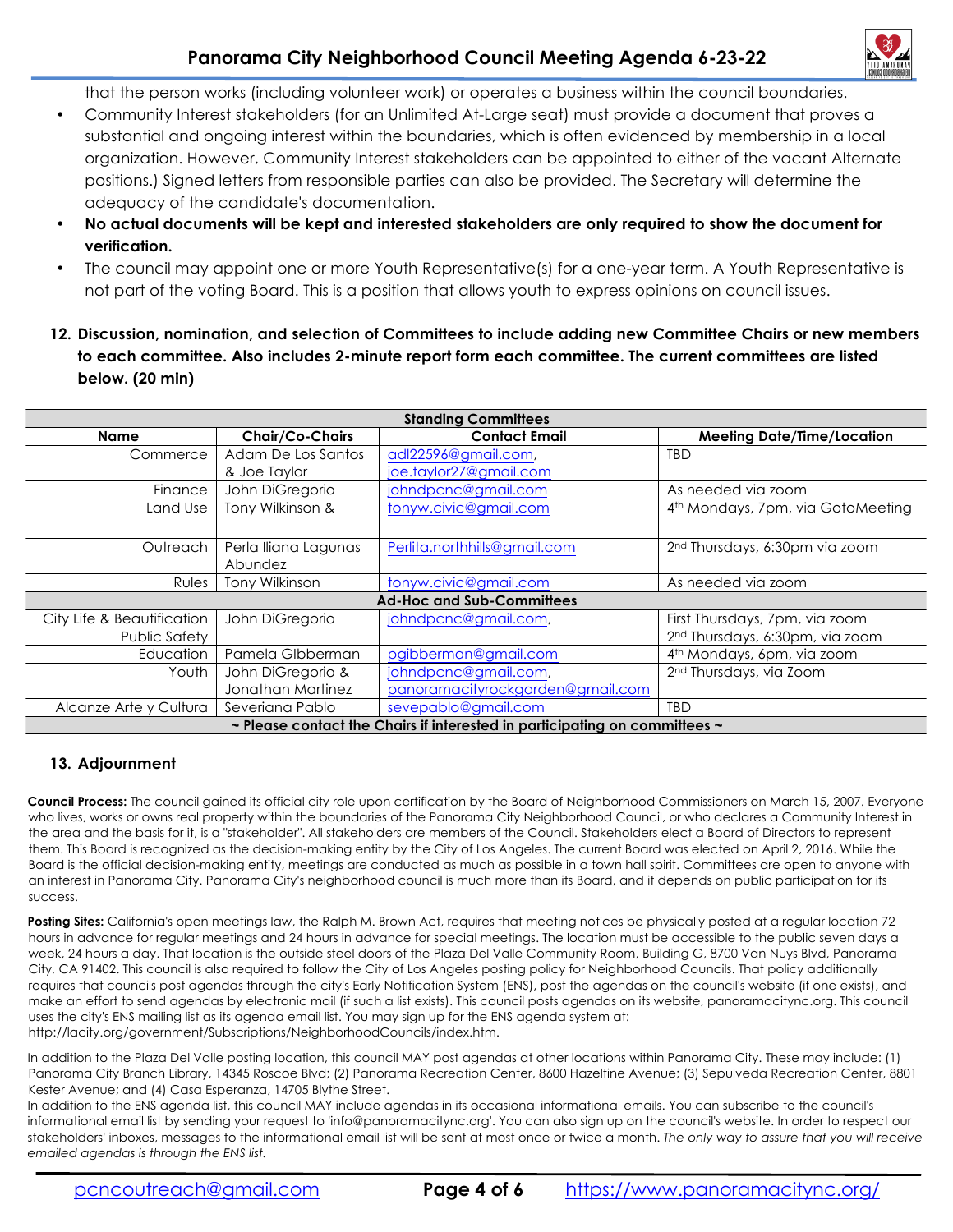## **Panorama City Neighborhood Council Meeting Agenda 6-23-22**



**Interpretation for Meetings:** If you need an interpreter for any Panorama City Neighborhood Council General or Committee Meeting, please notify the Board Chair at johndpcnc@gmail.com a minimum of **48 hours** prior to the meeting to ensure coverage. Please indicate the language(s) you need interpretation for and the date of the meeting.

**Americans with Disabilities Act (ADA):** As a covered entity under Title II of the Americans with Disabilities Act, the City of Los Angeles does not discriminate on the basis of disability and upon request, will provide reasonable accommodation to ensure equal access to its programs, services, and activities. Sign language interpreters, assistive listening devices, or other auxiliary aids and/or services may be provided upon request. To ensure availability of services, please make your request at least 5 business days prior to the meeting you wish to attend by contacting the city's Department of Neighborhood Empowerment (213-978-1551).

**Agenda-related written materials:** The council may occasionally prepare supplementary information to the agenda ("agenda packets"). When this is done, the agenda packets are normally made available both to Board or committee members and to the public at the start of the posted meeting. In compliance with Government Code section 54957.5, non-exempt writings that are distributed to a majority or all of the Board or committee *in advance of a meeting* may be viewed by appointment at the Panorama City Neighborhood Council office, 14500 Roscoe Blvd, Suite 400, Panorama City, CA 91401, (818-714-2133) during normal business hours, or at the scheduled meeting. In addition, if you would like a copy of any record related to an item on the agenda, please contact Cheryl Compton, PCNC - Secretary, 14500 Roscoe Blvd, Suite 400, Panorama City, CA 91402 (ComptonPCNC@gmail.org).

PUBLIC ACCESS OF RECORDS – In compliance with Government Code section 54957.5, non-exempt writings that are distributed to a majority or all of the board in advance of a meeting may be viewed at [the Panorama City Neighborhood Council no longer maintains a physical office] and at our website: panoramacitync.org or at the scheduled meeting. In addition, if you would like a copy of any record related to an item on the agenda, please contact John DiGregorio at [no phone available] or email: johndPCNC@gmail.com

IN CONFORMITY WITH THE SEPTEMBER 16, 2021 ENACTMENT OF CALIFORNIA ASSEMBLY BILL 361 (RIVAS) AND DUE TO CONCERNS OVER COVID-19, THE PANORAMA CITY NEIGHBORHOOD COUNCIL MEETING WILL BE CONDUCTED ENTIRELY WITH A CALL-IN OPTION OR INTERNET-BASED SERVICE OPTION.

**AB 361 Updates** Public comment cannot be required to be submitted in advance of the meeting; only real-time public comment is required. If there are any broadcasting interruptions that prevent the public from observing or hearing the meeting, the meeting must be recessed or adjourned. If members of the public are unable to provide public comment or be heard due to issues within the Neighborhood Council's control, the meeting must be recessed or adjourned.

#### **Public Posting of Agendas:**

Neighborhood Council agendas are posted for public review as follows:

- (List your physical posting location here)
- www.panoramacitync.org
- You can also receive our agendas via email by subscribing to L.A. City's Early Notification System (ENS)

**Notice to Paid Representatives** If you are compensated to monitor, attend, or speak at this meeting, City law may require you to register as a lobbyist and report your activity. See Los Angeles Municipal Code Section 48.01 et seq. More information is available at ethics.lacity.org/lobbying. For assistance, please contact the Ethics Commission at (213) 978-1960 or ethics.commission@lacity.org

#### **Instructions and Guidelines to Access and Participate in PCNC 'Virtual Meetings'**

Effective April 1st, 2020 the City Attorney's office has permitted the use of 'Virtual Meetings' with voice/video capabilities which will allow Neighborhood Councils to continue conducting meetings during our current 'Stay at Home' order issued by Mayor Garcetti. The Panorama City Neighborhood Council has elected to use the platform ZOOM to host our virtual meetings.

For instructions on how to download and use the ZOOM audio-video conferencing platform, please click the link below, which will detail how to install the application on your smartphone or computer. Link for Support HERE https://support.zoom.us/hc/en-us/articles/201362193-How-Do-I-Join-A-Meeting-.

#### **If you prefer to phone in to each meeting:**

Dial by your location

- +1 669 900 9128 US (San Jose)
- +1 346 248 7799 US (Houston)
- +1 253 215 8782 US (Tacoma)
- +1 646 558 8656 US (New York)
- +1 301 715 8592 US (Germantown)
- +1 312 626 6799 US (Chicago)